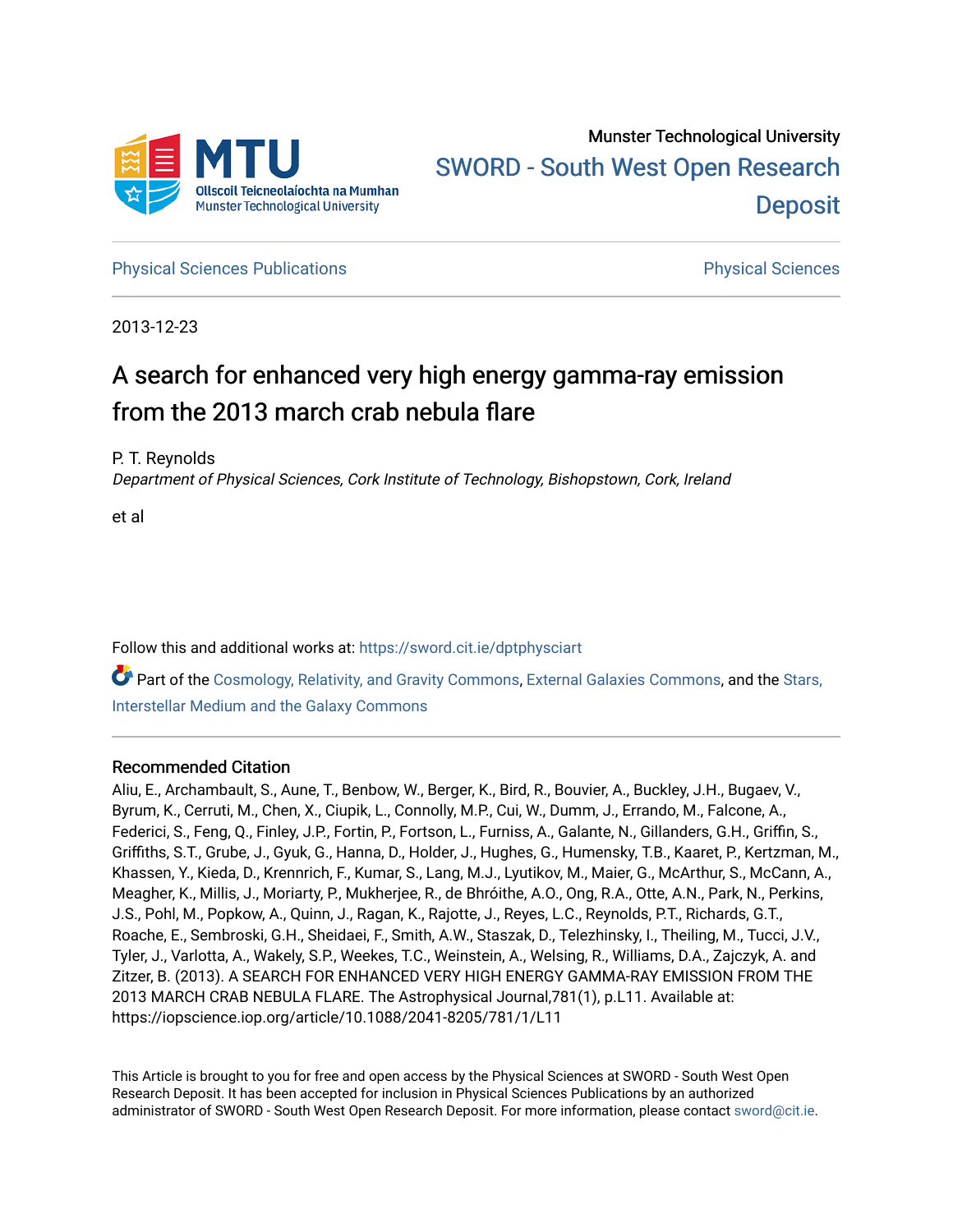# A SEARCH FOR ENHANCED VERY HIGH ENERGY GAMMA-RAY EMISSION FROM THE 2013 MARCH CRAB NEBULA FLARE

E. ALIU<sup>1</sup>, S. ARCHAMBAULT<sup>2</sup>, T. AUNE<sup>3</sup>, W. BENBOW<sup>4</sup>, K. BERGER<sup>5</sup>, R. BIRD<sup>6</sup>, A. BOUVIER<sup>7</sup>, J. H. BUCKLEY<sup>8</sup>, V. BUGAEV<sup>8</sup>, K. Byrum<sup>9</sup>, M. Cerruti<sup>4</sup>, X. Chen<sup>10,11</sup>, L. Ciupik<sup>12</sup>, M. P. Connolly<sup>13</sup>, W. Cui<sup>14</sup>, J. Dumm<sup>15</sup>, M. Errando<sup>1</sup>, A. Falcone<sup>16</sup>, S. Federici<sup>11,10</sup>, Q. Feng<sup>14</sup>, J. P. Finley<sup>14</sup>, P. Fortin<sup>4</sup>, L. Fortson<sup>15</sup>, A. Furniss<sup>7</sup>, N. Galante<sup>4</sup>, G. H. Gillanders<sup>13</sup>, S. GRIFFIN<sup>2</sup>, S. T. GRIFFITHS<sup>17</sup>, J. GRUBE<sup>12</sup>, G. GYUK<sup>12</sup>, D. HANNA<sup>2</sup>, J. HOLDER<sup>5</sup>, G. HUGHES<sup>11</sup>, T. B. HUMENSKY<sup>18</sup>, P. KAARET<sup>17</sup>, M. KERTZMAN<sup>19</sup>, Y. KHASSEN<sup>6</sup>, D. KIEDA<sup>20</sup>, F. KRENNRICH<sup>21</sup>, S. KUMAR<sup>5</sup>, M. J. LANG<sup>13</sup>, M. LYUTIKOV<sup>14</sup>, G. MAIER<sup>11</sup>, S. McArthur<sup>22</sup>, A. McCann<sup>23</sup>, K. Meagher<sup>24</sup>, J. Millis<sup>25</sup>, P. Moriarty<sup>26</sup>, R. Mukherjee<sup>1</sup>, A. O'Faoláin de Bhróithe<sup>6</sup>, R. A. Ong<sup>3</sup>, A. N. Otte<sup>24</sup>, N. Park<sup>22</sup>, J. S. Perkins<sup>27</sup>, M. Pohl<sup>10,11</sup>, A. Popkow<sup>3</sup>, J. Quinn<sup>6</sup>, K. Ragan<sup>2</sup>, J. Rajotte<sup>2</sup>, L. C. REYES<sup>28</sup>, P. T. REYNOLDS<sup>29</sup>, G. T. RICHARDS<sup>24</sup>, E. ROACHE<sup>4</sup>, G. H. SEMBROSKI<sup>14</sup>, F. SHEIDAEI<sup>20</sup>, A. W. SMITH<sup>20</sup>, D. STASZAK<sup>2</sup>, I. TELEZHINSKY<sup>10,11</sup>, M. THEILING<sup>14</sup>, J. V. TUCCI<sup>14</sup>, J. TYLER<sup>2</sup>, A. VARLOTTA<sup>14</sup>, S. P. WAKELY<sup>22</sup>, T. C. WEEKES<sup>4</sup>, A. WEINSTEIN<sup>21</sup>, R. WELSING<sup>11</sup>, D. A. WILLIAMS<sup>7</sup>, A. ZAJCZYK<sup>8</sup>, AND B. ZITZER<sup>9</sup><sup>1</sup> Department of Physics and Astronomy, Barnard College, Columbia University, NY 10027, USA <sup>1</sup> Department of Physics and Astronomy, Barnard College, Columbia University, NY 10027, USA<br>
<sup>2</sup> Physics Department, McGill University, Montreal, QC H3A 2T8, Canada<br>
<sup>3</sup> Department of Physics and Astronomy, University of <sup>12</sup> Astronomy Department, Adler Planetarium and Astronomy Museum, Chicago, IL 60605, USA<br><sup>13</sup> School of Physics, National University of Ireland Galway, University Road, Galway, Ireland<br><sup>14</sup> Department of Physics, Purdue <sup>20</sup> Department of Physics and Astronomy, University of Utah, Salt Lake City, UT 84112, USA <sup>21</sup> Department of Physics and Astronomy, Iowa State University, Ames, IA 50011, USA <sup>23</sup> Enrico Fermi Institute, University of Chicago, Chicago, IL 60637, USA<br><sup>23</sup> Kavli Institute for Cosmological Physics, University of Chicago, Chicago, IL 60637, USA<br><sup>24</sup> School of Physics and Center for Relativistic Ast <sup>25</sup> Department of Physics, Anderson University, 1100 East 5th Street, Anderson, IN 46012, USA<br><sup>26</sup> Department of Life and Physical Sciences, Galway-Mayo Institute of Technology, Dublin Road, Galway, Ireland<br><sup>27</sup> N.A.S.A.

*Received 2013 September 24; accepted 2013 November 7; published 2013 December 23*

### ABSTRACT

In 2013 March, a flaring episode from the Crab Nebula lasting ∼2 weeks was detected by *Fermi*-LAT (Large Area Telescope on board the *Fermi* Gamma-ray Space Telescope). The Very Energetic Radiation Imaging Telescope Array System (VERITAS) provides simultaneous observations throughout this period. During the flare, *Fermi*-LAT detected a 20 fold increase in flux above the average synchrotron flux *>*100 MeV seen from the Crab Nebula. Simultaneous measurements with VERITAS are consistent with the non-variable long-term average Crab Nebula flux at TeV energies. Assuming a linear correlation between the very high energy flux change *>*1 TeV and the flux change seen in the *Fermi*-LAT band *>*100 MeV during the period of simultaneous observations, the linear correlation factor can be constrained to be at most  $8.6 \times 10^{-3}$  with 95% confidence.

*Key words:* gamma rays: general – ISM: individual objects (Crab Nebula)

*Supporting material:* color figures

#### 1. INTRODUCTION

The Crab Nebula is one of the best-studied cosmic particle accelerators. Its distance of ∼2 kpc and absolute luminosity of  $5 \times 10^{38}$  erg s<sup>-1</sup> allow the study of the nebula in great detail across the entire electromagnetic spectrum. From radio to GeV energies, the emission is consistent with synchrotron emission of relativistic electrons (Hester [2008\)](#page-7-0). However, at

higher energies, the dominant emission mechanism is thought to be inverse-Compton upscattering of low-energy photons by the same population of electrons (Gould [1965;](#page-7-0) Weekes et al. [1989;](#page-7-0) de Jager & Harding [1992;](#page-7-0) Aharonian et al. [2004\)](#page-7-0).

The energy source powering the nebula is believed to be the Crab pulsar located at its center (Staelin & Reifenstein [1968\)](#page-7-0). With the pulsar as the central engine, a self-consistent magnetohydrodynamic model can be developed that explains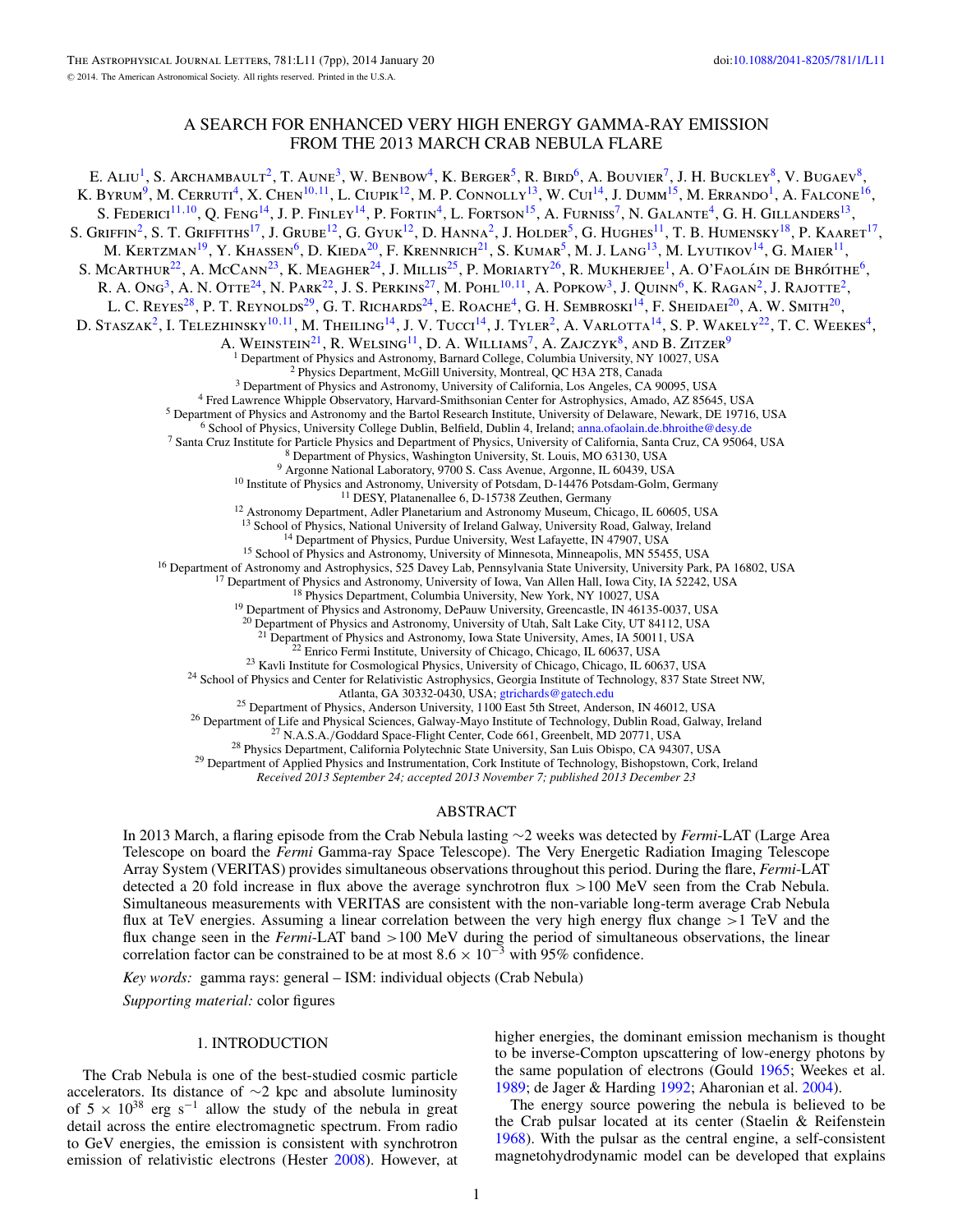<span id="page-2-0"></span>the main features of the nebula (Rees & Gunn [1974;](#page-7-0) Kennel & Coroniti [1984\)](#page-7-0). The discovery of flaring episodes by the AGILE (Tavani et al. [2011\)](#page-7-0) and Large Area Telescope on board the *Fermi* Gamma-ray Space Telescope (*Fermi*-LAT; Abdo et al. [2011\)](#page-7-0) teams was unexpected in this framework. The Crab Nebula flux was seen to increase by more than a factor of ten in less than a day between 100 MeV and 1 GeV in the most extreme of these flares.

Determining the cause of these flares is a major experimental and theoretical challenge. The observed flaring timescales of 12 hr (Balbo et al. [2011\)](#page-7-0) and 8 hr (Buehler et al. [2012\)](#page-7-0) imply that the emission region is less than  $3 \times 10^{-4}$  pc in diameter. This size constraint coupled with the observation that the emitted isotropic power peaks at about 1% of the pulsar spin-down power argues in favor of an emission region that moves mildly relativistically (Buehler et al. [2012;](#page-7-0) Clausen-Brown & Lyutikov [2012;](#page-7-0) Lyutikov et al. [2012;](#page-7-0) Bednarek & Idec [2011\)](#page-7-0). As no enhancement of the pulsed emission has been observed during flares, it has been concluded that the emission region likely resides outside the corotating magnetosphere (Buehler et al. [2012;](#page-7-0) Balbo et al. [2011\)](#page-7-0).

The investigation of the origin of the flares is complicated because no correlated enhancements have been observed at other wavelengths to date (Balbo et al. [2011;](#page-7-0) Striani et al. [2011,](#page-7-0) [2013;](#page-7-0) Buehler et al. [2012\)](#page-7-0). Multiwavelength campaigns have been executed every time a flare has been observed since the detection of the 2010 September flare (Tavani et al. [2011\)](#page-7-0). Extensive simultaneous coverage over the entire synchrotron emission from radio to X-rays did not reveal correlated activity (Horns et al. [2010;](#page-7-0) Weisskopf [2012\)](#page-7-0) that could have shed light on the location of the flares due to better angular resolution at these energies.

The non-detection of correlated activity favors a monoenergetic population of relativistic electrons as the origin of the observed flares. While multiwavelength coverage has been excellent in radio, optical, and X-rays, it has been rather sparse at energies above 100 GeV, i.e., in the inverse-Compton component. No enhancement of the TeV emission was reported by MAGIC or the Very Energetic Radiation Imaging Telescope Array System (VERITAS) during the 2010 September flare (Mariotti [2010;](#page-7-0) Ong [2010\)](#page-7-0). The ARGO-YBJ Collaboration have reported enhanced signals with a median energy of 1 TeV from the direction of the Crab Nebula contemporaneous to GeV-band flares, although these enhancements did not reach the 5*σ* level (Aielli et al. [2010;](#page-7-0) Bartoli et al. [2012;](#page-7-0) Vernetto [2013\)](#page-7-0).

The electrons responsible for the flares should also upscatter soft photons in the nebula to produce TeV photons, which enables constraining the dynamics of the electrons. In this paper we present the most sensitive observations at TeV energies performed during a flare of the Crab Nebula to date. These observations with VERITAS are discussed in the context of observations with *Fermi*-LAT.

#### 2. OBSERVATIONS AND ANALYSIS

#### *2.1. VERITAS*

VERITAS is an array of four 12 m diameter imaging atmospheric Cherenkov telescopes located at the base of Mt. Hopkins in southern Arizona, USA that observes very high energy (VHE;  $E > 100 \text{ GeV}$ ) gamma rays. Each telescope in the array has a reflector that is composed of 345 hexagonal mirror facets that focus light onto a 499-pixel photomultiplier tube camera at the focal plane with a field of view (FoV) of ∼3°.5. The array operates in the energy range ∼0*.*1–30 TeV with an energy resolution

of ∼15% at energies above 1 TeV and an angular resolution of 0*.* ◦15 (Holder et al. [2008\)](#page-7-0).

VERITAS observations of the Crab Nebula in its flaring state were triggered by an automated *Fermi*-LAT analysis pipeline at Barnard College-Columbia University (Errando et al. [2011\)](#page-7-0) on 2013 March 2, two days prior to the ATel from the *Fermi*-LAT collaboration announcing the gamma-ray flare (Ojha et al. [2013\)](#page-7-0). The VERITAS data during the flare are composed of 10 nights of observations in the period MJD 56353–56366 (2013 March 2–15, henceforth referred to as the flare time window, FTW). Observations of the Crab Nebula as part of the standard observing schedule from 2012 October 13 to 2013 April 2 excluding the FTW comprise a data set on the source in its non-flaring state, which is used as a baseline with which to compare the flare data.

All VERITAS Crab observations were taken in *wobble mode* with an offset of 0°.5 from the source position alternately in each of the four cardinal directions, so that the background can be estimated from simultaneously gathered data, and systematic effects in the background estimation cancel out (Aharonian et al. [2001;](#page-7-0) Berge et al. [2007\)](#page-7-0). Observations were conducted using the full four-telescope array in a range of zenith angles  $12^{\circ}$ –55°, giving a total of 10.3 hr of live time on the source during the FTW and 17.4 hr during the rest of the season. Two nights of flare observations (MJD 56353 and 56358) were conducted at large zenith angles, which has the effect of increasing the effective energy threshold of the array. Due to this dependence of the energy threshold, the low-energy threshold for the spectral analysis is set to a common value of 1 TeV.

The recorded images are first flat-fielded using information from nightly calibration runs taken with a pulsed UV LED (Hanna et al. [2010\)](#page-7-0). The images are cleaned using a form of the picture*/*boundary method (Daniel [2008\)](#page-7-0) and parameterized (Hillas [1985\)](#page-7-0) to suppress the cosmic ray background. The shower direction is reconstructed from the data in each telescope, and a set of selection criteria is applied to reject background events (Konopelko [2001;](#page-7-0) Daniel [2008\)](#page-7-0).

Energy spectra are calculated *>*1 TeV both for the FTW and the baseline observations and are shown in Figure [1.](#page-3-0) The spectra are parameterized as power laws of the form

$$
\frac{dN}{dE} = N_0 \left(\frac{E}{1 \text{ TeV}}\right)^{\gamma}.
$$
 (1)

The baseline spectral fit gives a normalization of  $N_0^{\text{baseline}} = (3.48 \pm 0.14_{\text{stat}} \pm 1.08_{\text{sys.}}) \times 10^{-7} \text{ TeV}^{-1} \text{ m}^{-2} \text{ s}^{-1}$  and  $\gamma^{\text{baseline}} =$  $-2.65\pm0.04$ <sub>stat</sub> $\pm 0.3$ <sub>sys</sub>, with a  $\chi^2$  value of 16.6 with 12 degrees of freedom (dof). The FTW spectral fit gives a normalization of  $N_0^{\text{flare}} = (3.53 \pm 0.15 \text{stat.} \pm 1.12 \text{sys.}) \times 10^{-7} \text{ TeV}^{-1} \text{ m}^{-2} \text{ s}^{-1}$ and a spectral index  $\gamma$ <sup>flare</sup> =  $-2.72 \pm 0.05$ <sub>sys</sub>.  $\pm 0.3$ <sub>sys</sub>., with a  $\chi^2$  value of 10.1 with 12 dof. The fit probabilities are 16% and 61%, respectively. These spectral parameters are mutually consistent, implying no change of the TeV flux during the FTW. The systematic uncertainties on the flux normalization and spectral index are expected to vary slowly with time, and a paper containing a proper treatment of these uncertainties is currently in preparation.

#### *2.2. Fermi-LAT*

*Fermi*-LAT is a pair-conversion telescope sensitive to gammaray photons with energies between 20 MeV and 300 GeV. It has a wide FoV of ∼2*.*5 sr and surveys the entire sky every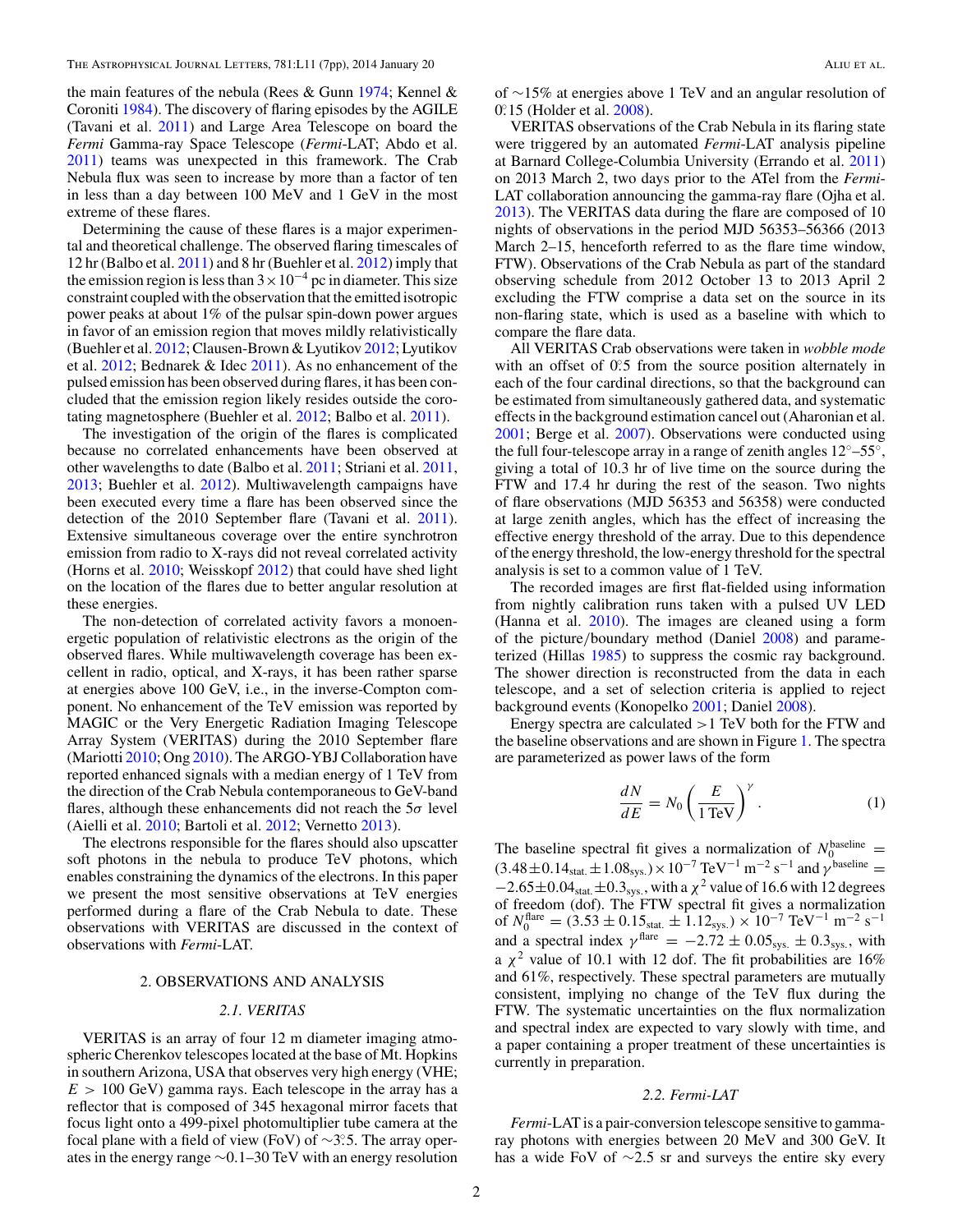<span id="page-3-0"></span>

**Figure 1.** VHE Crab Nebula spectral energy distributions for the flare and non-flare data sets. The SEDs are fit with power-law functions (Section [2.1\)](#page-2-0). From the limits on the relative flux change above 1 TeV, 4 TeV, and 6 TeV (Section 3), upper limits on an extra flux component in the flare are computed assuming a spectral index of −2*.*4.

(A color version of this figure is available in the online journal.)

three hours. For a complete description of the instrument, see Atwood et al. [\(2009\)](#page-7-0); Ackermann et al. [\(2012\)](#page-7-0).

In order to extract spectral parameters of the Crab, the *Fermi*-LAT Science Tools v9r27p1 with P7V6 instrument response functions (IRFs) and the standard quality cuts de-scribed in Nolan et al. [\(2012\)](#page-7-0) are used. Two years of "source"class events with energies between 100 MeV and 300 GeV collected between MJD 54832 and 55562 within 20◦ of the Crab are processed with the maximum likelihood fitting routine. A model of the background is obtained in a binned likelihood analysis by fitting spectral models for all sources in the 2FGL catalog within 20◦ of the Crab in addition to the galactic and isotropic diffuse backgrounds (gal\_2yearp7v6\_v0.fits, iso\_p7v6source.txt). Photon arrival times are barycentered with Tempo2 (Hobbs et al. [2006\)](#page-7-0) using a publicly available Jodrell Bank radio ephemeris for the Crab pulsar (Lyne et al. [1993\)](#page-7-0) to allow a selection of the off-pulse phase region 0*.*48–0*.*88. Under the assumption that emission from the pulsar is negligible in the off-pulse region, spectral parameters for the synchrotron and inverse-Compton components of the Crab Nebula are calculated. These parameters are fixed in the model to allow fitting of the pulsar spectral component after undoing the selection on pulsar phase.

The Crab Nebula synchrotron differential spectrum is parameterized as a power law (PowerLaw2 in the *Fermi*-LAT Science Tools) of the form

$$
\frac{dN}{dE} = \frac{F_0(\gamma + 1)E^{\gamma}}{(300 \,\text{GeV})^{\gamma + 1} - (0.1 \,\text{GeV})^{\gamma + 1}}.
$$
 (2)

The fit of the quiescent state yields a synchrotron integral flux above 100 MeV of  $F_0 = (6.40 \pm 0.11) \times 10^{-7}$  cm<sup>-2</sup> s<sup>-1</sup> and photon index of  $\gamma = -3.69 \pm 0.11$ , which are consistent with previously published results (e.g., Buehler et al. [2012\)](#page-7-0).

A similar analysis is done for the FTW. Since *Fermi*-LAT carried out a targeted observation of the Crab during the flare, the recommended P7V6MC IRFs and pointed mode data

selection criteria are used in this analysis. $30$  The synchrotron integral flux above 100 MeV for the FTW is found to be  $(5.30 \pm 0.13) \times 10^{-6}$  cm<sup>-2</sup> s<sup>-1</sup> with a harder photon index of −3*.*10 ± 0*.*05. A combined spectral energy distribution (SED) showing the *Fermi*-LAT and VERITAS spectra is given in Figure [2.](#page-4-0)

#### 3. RESULTS

A test for variability in the VERITAS FTW light curve (shown in Figure [3\)](#page-5-0) is performed by fitting the light curve with a constant flux. This fit gives a flux > 1 TeV of  $(2.05 \pm 0.07) \times 10^{-7}$  m<sup>-2</sup> s<sup>-1</sup> with a  $\chi^2$  value of 19.1 with 9 dof (probability ~2.4%). By fitting a light curve of data taken outside of the FTW, the Crab Nebula is detected with a baseline VHE flux *>*1 TeV of  $(2.10 \pm 0.06) \times 10^{-7}$  m<sup>-2</sup> s<sup>-1</sup> with a  $\chi^2$  value of 21.7 with 22 dof (probability ∼47*.*8%). The FTW flux is thus consistent with the baseline flux and with no statistically significant variability during the flare. An analysis of a subset of the data with energies extending down to ∼150 GeV was also conducted (shown in Figure [3\)](#page-5-0), however no variability is revealed at these energies.

In order to test for correlated *Fermi*-LAT and VERITAS (*>*1 TeV) flux variability in the light curves shown in Figure [3,](#page-5-0) a publicly available implementation of the *z*-transformed discrete correlation function (ZDCF) is employed (Alexander [1997,](#page-7-0) [2013\)](#page-7-0). The ZDCF method requires a minimum of 12 observations in each light curve for a statistically valid analysis, so two nights of pre-flare VERITAS Crab Nebula observations taken on MJD 56331 and 56339 (February 8 and 16, respectively) are added before the cross-correlation is performed. The zero time-lag bin reported a ZDCF correlation coefficient of

$$
DCF = -0.07 \pm 0.31
$$
 (3)

<sup>30</sup> [http://fermi.gsfc.nasa.gov/ssc/data/analysis/documentation/Cicerone/](http://fermi.gsfc.nasa.gov/ssc/data/analysis/documentation/Cicerone/Cicerone_Likelihood/Exposure.html) [Cicerone\\_Likelihood/Exposure.html](http://fermi.gsfc.nasa.gov/ssc/data/analysis/documentation/Cicerone/Cicerone_Likelihood/Exposure.html)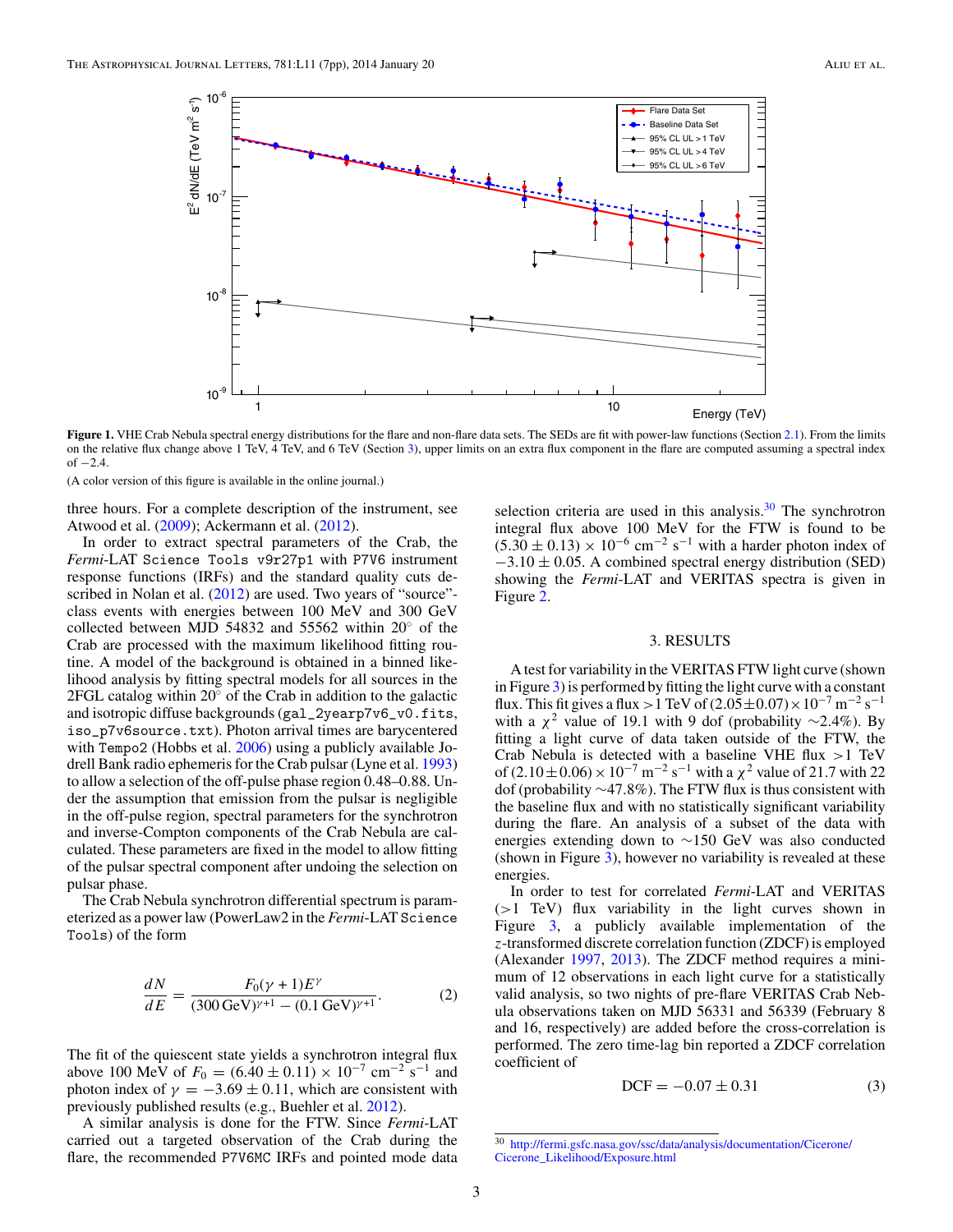<span id="page-4-0"></span>

**Figure 2.** Combined SED of the Crab Nebula. The baseline *Fermi*-LAT spectrum (black squares) is averaged over ∼5 yr of observations, while the baseline VHE spectrum (blue circles) includes all good data taken outside of the FTW in the 2012–2013 VERITAS observing season. The FTW VHE spectrum (red diamonds) shows no significant deviation from the baseline, while the synchrotron spectrum during this period (magenta triangles) exhibits spectral hardening. All spectral parameters given in Sections [2.1](#page-2-0) and [2.2.](#page-2-0)

(A color version of this figure is available in the online journal.)

which is consistent with no correlation at zero lag. Results for all other time-lag bins are also consistent with no statistically significant correlation.

Relative flux changes during the FTW are calculated for VERITAS and *Fermi*-LAT. The *i*<sup>th</sup> relative flux change  $\Delta F_{rel.}^i$ . for both VERITAS and *Fermi*-LAT observations on the *i*th night is computed as

$$
\Delta F_{\text{rel.}}^i = \frac{F^i - \overline{F}}{\overline{F}}.\tag{4}
$$

For VERITAS, *Fi* is the average flux for one night. For *Fermi*-LAT,  $F<sup>i</sup>$  is the average flux in one 12 hr time bin centered on midnight Arizona time (MST, 0700 UTC).  $\overline{F}$  is the average non-flare flux from the nebula. The VERITAS and *Fermi*-LAT relative flux changes for simultaneous observations are shown in Figure [4.](#page-6-0) Averaged over the simultaneous observations in the FTW, the relative flux changes are

$$
\overline{\Delta F_{\text{rel.}}^{\text{VTS}}} = -0.026 \pm 0.035 \quad (\text{VERITAS} > 1 \,\text{TeV}) \quad (5)
$$

$$
\overline{\Delta F_{\text{rel.}}^{\text{Fermi}}} = 6.14 \pm 0.38 \quad (\text{Fermi-LAT} > 100 \,\text{MeV}). \quad (6)
$$

From  $\Delta F_{\text{rel.}}^{\text{VTS}}$ , a 95% confidence level upper limit (UL) is computed for an elevated VHE flux. Given the assumption of a positive and non-zero correlation of *Fermi*-LAT and VERITAS flux changes, a Bayesian prior is introduced in the limit calculation that is zero for negative relative flux changes and one elsewhere. This prior is equivalent to invoking the physical constraint that all of the VHE flux changes are at least zero. The UL is calculated over the Bayesian interval [0*, x*up]

**Table 1** 95% CL Bayesian Upper Limits on the VHE Relative Flux Increase During the Flare Period for Three Energy Thresholds

| <b>Energy Band</b><br>(TeV) | $\Delta F_{\rm rel}^{\rm VTS}$ 95% CL UL | 95% CL Integral UL at Threshold<br>$(TeV m^{-2} s^{-1})$ |
|-----------------------------|------------------------------------------|----------------------------------------------------------|
| >1                          | 5.3%                                     | $8.7 \times 10^{-9}$                                     |
| >4                          | 6.8%                                     | $5.9 \times 10^{-9}$                                     |
| >6                          | 37.4%                                    | $2.7 \times 10^{-8}$                                     |

such that

$$
\frac{\int_0^{x^{up}} \exp\left(-\frac{(\overline{\Delta F_{\text{rel}}^{\text{NTS}}}-x)^2}{2\sigma^2}\right) dx}{\int_0^{\infty} \exp\left(-\frac{(\overline{\Delta F_{\text{rel}}^{\text{NTS}}}-x)^2}{2\sigma^2}\right) dx'} = 0.95 \ (x^{up} > 0), \qquad (7)
$$

where  $\sigma$  is the error on  $\Delta F_{\text{rel.}}^{\text{VTS}}$ , and the 95% CL UL is given by  $x^{up}$ , which is obtained by solving the equation numerically. Limits are calculated for three different energy thresholds shown in Table 1.

By adopting the assumption that the relative flux change seen by VERITAS is linearly related to that seen by *Fermi*-LAT during the flare:

$$
\overline{\Delta F_{\text{rel.}}^{\text{VTS}}} = \alpha \overline{\Delta F_{\text{rel.}}^{Fermi}},\tag{8}
$$

a constraint on the linear correlation factor  $\alpha$  can be calculated, which can be used to test model predictions. Taking the ratio of the *>*1 TeV UL and the average *Fermi*-LAT relative flux change, we find that  $\alpha$  < 8.6 × 10<sup>-3</sup> (95% CL) for the average of the ten nights of simultaneous observations. The constraint on  $\alpha$  is also computed night-by-night, though only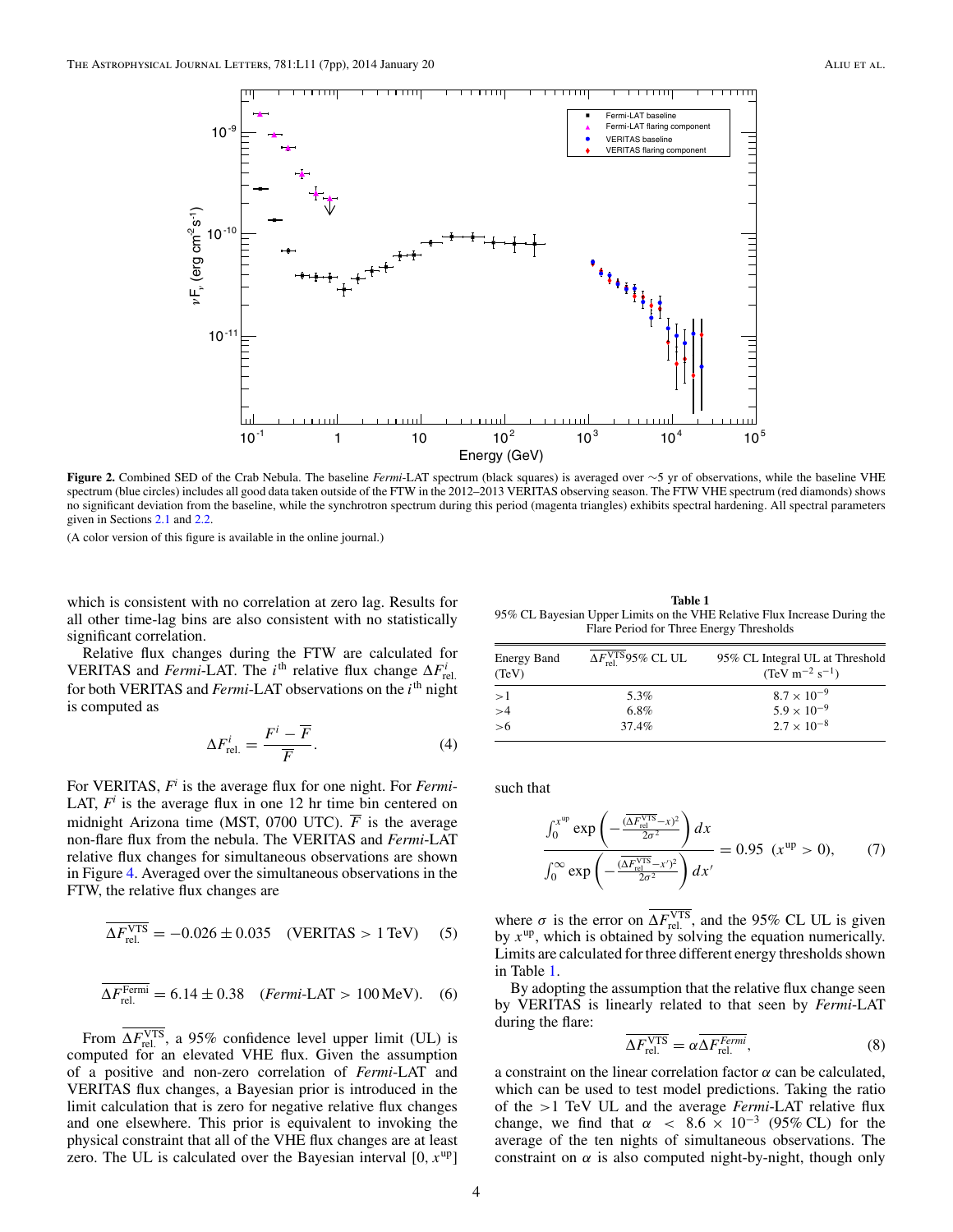<span id="page-5-0"></span>

**Figure 3.** *Fermi*-LAT and VERITAS light curves for the 2013 March Crab Nebula flare. The 12 hr binned *Fermi*-LAT light curve (square markers) spans MJD 56330–56370. The VERITAS light curves (triangle and diamond markers) span ten nights during the FTW where weather permitted observations. The baseline Crab Nebula synchrotron flux above 100 MeV and average VHE flux above 0.15 TeV and 1 TeV are aligned and are indicated by the solid black line. The vertical scales of the three light curves have been adjusted such that the zero points and baseline fluxes are coincident. (A color version of this figure is available in the online journal.)

MJD 56358 gives the slightly better constraint of  $\alpha < 8.1 \times 10^{-3}$ (95% CL).

## 4. DISCUSSION

In this paper we present observations of the Crab Nebula with VERITAS and *Fermi*-LAT during the 2013 March flare. The light curve and reconstructed energy spectrum between 1 TeV and 10 TeV do not indicate any flux enhancement at TeV energies, while the flux above 100 MeV was six times elevated during our observations.

Earlier flares had very hard spectra with peak energy reaching up to  $\epsilon_{\text{flare}} \approx 500 \text{ MeV}$  (Buehler et al. [2012\)](#page-7-0), though in the present flare, a peak could not be resolved in the MeV–GeV spectrum leaving the electron spectrum unconstrained at lower energies. The synchrotron spectrum above 100 MeV is slightly

harder than for the quiescent Crab, which may reflect a separate electron population and*/*or an increase in the magneticfield strength in the emission zone that shifts a harder section of a curved synchrotron spectrum into the frequency band accessible with *Fermi*-LAT. Neglecting the weak modifications arising from the possibility of mildly relativistic bulk motion, we suggest that some excess electron acceleration took place.

From classical electrodynamics, the Lorentz factor of electrons that would emit 200 MeV synchrotron radiation is

$$
\gamma_{\rm sy} = 3 \times 10^9 \left( \frac{B}{\text{mG}} \right)^{-0.5}
$$
, (9)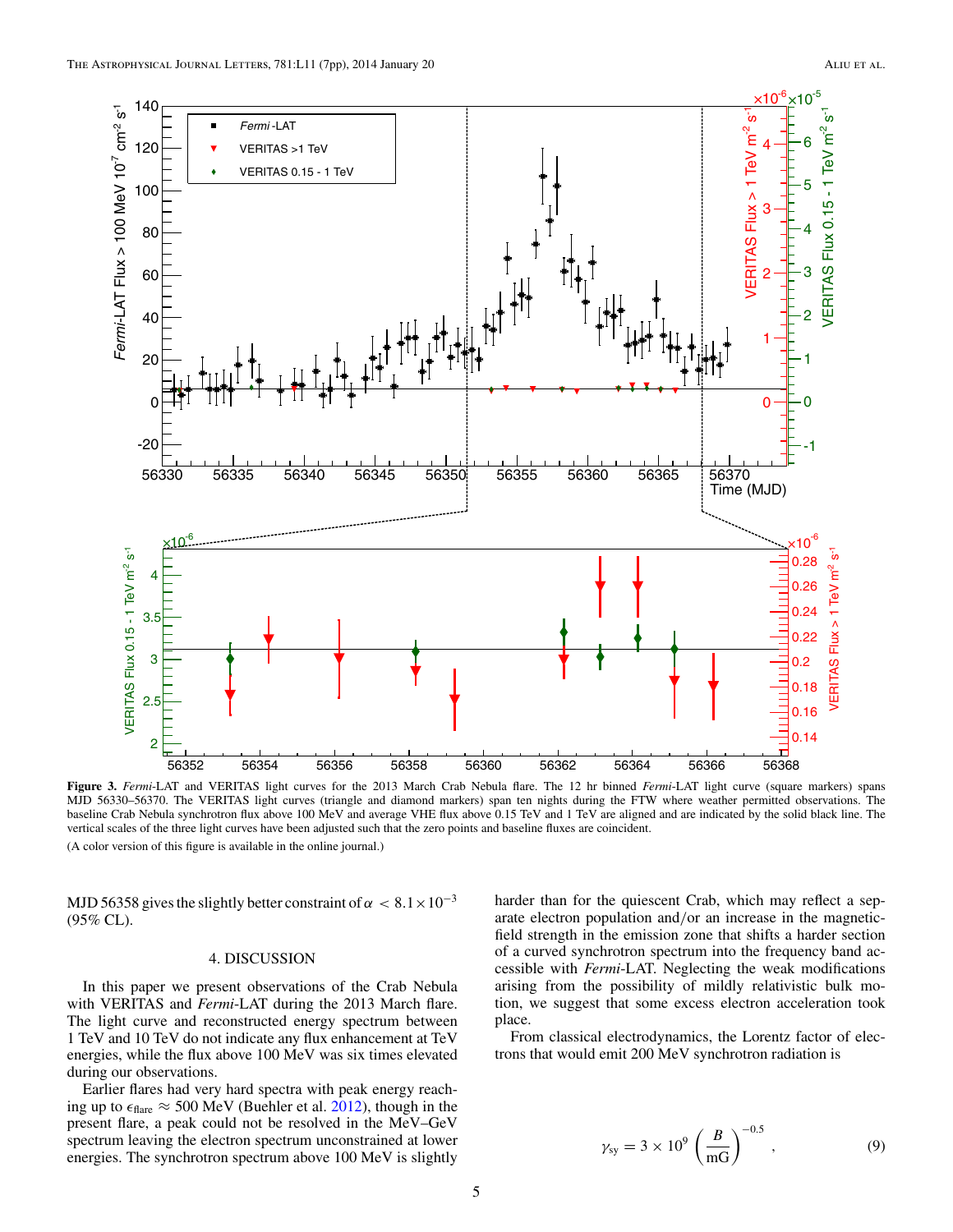<span id="page-6-0"></span>

**Figure 4.** Relative flux changes for simultaneous *Fermi*-LAT (square markers) and VERITAS (triangle markers) observations during the FTW. The zero line corresponds to an observed flux equal to the average. Note that the vertical scale for the VERITAS points is a factor of ten smaller than the vertical scale for the *Fermi*-LAT points. (A color version of this figure is available in the online journal.)

and their energy-loss rate and life time are

$$
\dot{E}_{\text{sy}} = (8 \times 10^{-3} \text{ erg s}^{-1}) \left(\frac{B}{\text{mG}}\right),
$$
  

$$
\tau_{\text{sy}} = (3 \times 10^5 \text{ s}) \left(\frac{B}{\text{mG}}\right)^{-1.5}.
$$
 (10)

Assuming a magnetic field of 1 mG in the emission region, similar to that deduced in Bednarek  $\&$  Idec [\(2011\)](#page-7-0), the flare duration  $\tau_{sv}$  is on the order of a few days, which is consistent with observed flares at a few hundred MeV. If the magnetic field were significantly stronger than 1 mG, the synchrotron lifetime would become very short compared to the flare duration, and so the electron population would need to be continuously replenished to sustain the flare. Thus, the main cause of the synchrotron flare was likely the injection of a large number of excess electrons at PeV energies.

Bednarek & Idec [\(2011\)](#page-7-0) consider a model in which electrons are injected into the magnetic field of the pulsar wind zone and produce synchrotron gamma rays through acceleration in reconnection regions of the magnetic field. Assuming the electrons reach an equilibrium spectrum described by a differential power law with index between 3*.*0–3*.*6 and with a characteristic cutoff at  $\gamma = 3 \times 10^9$  for flares, they suggest variability above ∼1 TeV of roughly 10% with more substantial changes above  $\sim$ 10 TeV as a result of inverse-Compton scattering. However, inverse-Compton scattering of soft photons by electrons with Lorentz factors  $\sim 10^9$  is heavily Klein-Nishina suppressed and would provide gamma rays in the PeV band, beyond the reach of VERITAS. Excess electrons with Lorentz factors of  $\gamma_{\rm IC} \simeq 10^7$ may produce a flux enhancement at TeV energies, but the nondetection with VERITAS poses challenges for this model and thus constrains the number of electrons with Lorentz factors of *γ*IC.

The number of electrons with Lorentz factors of  $\sim$ 3 × 10<sup>9</sup> can be estimated as

$$
N_{\rm e,sy} = \frac{L_{\rm sy}}{\dot{E}_{\rm sy}} \simeq 6 \times 10^{37} \left(\frac{B}{\rm mG}\right)^{-1},\tag{11}
$$

where  $L_{\rm sv}$  is the synchrotron luminosity at 200 MeV. To calculate the number of electrons that may inverse-Compton scatter soft (infrared, IR) photons into the TeV band, we need to know the density of low-frequency radiation in the nebula. To this end we use  $L_{\text{soft}} \sim 10^{37}$  erg s<sup>-1</sup> (Marsden et al. [1984\)](#page-7-0) as the pulsar wind nebula (PWN) luminosity in IR photons,  $\epsilon_{\rm soft} \sim 0.1$  eV as the photon energy, and  $d_{\rm PWN} \simeq 1$  pc as the characteristic size of the Crab Nebula. The density of IR photons is then

$$
n_{\text{soft}} \simeq \frac{L_{\text{soft}}}{4\pi \, d_{\text{PWN}}^2 \, c\epsilon_{\text{soft}}} \simeq 20 \, \text{cm}^{-3}.\tag{12}
$$

Using the UL on an extra flux component *>*1 TeV given in Table [1,](#page-4-0) we find that the inverse-Compton luminosity  $L_{\text{IC}} \lesssim$  $4 \times 10^{32}$  erg s<sup>-1</sup>. The number of electrons that upscatter photons to TeV energies is given by

$$
N_{\rm e,IC} = \frac{L_{\rm IC}}{\sigma_{\rm T} n_{\rm soft} c \times \gamma m_e c^2},\tag{13}
$$

where  $\sigma_{\rm T}$  is the Thomson cross-section. Ignoring the moderate Klein–Nishina suppression (the kinematic parameter  $4\epsilon_{\text{soft}}\epsilon_{\gamma}/(m_e^2 c^4) \simeq 10$ , the UL derived on excess TeV gamma rays corresponds to at most

$$
N_{\rm e,IC} \left( \gamma \approx 10^7 \right) \lesssim 10^{44} \ . \tag{14}
$$

Assuming for ease of exposition that the spectrum of excess electrons follows a power law,  $N_e(\gamma) \propto \gamma^{-s}$ , the corresponding constraint on the spectral index is

$$
s \lesssim \frac{6.2 + \log\left(\frac{B}{\text{mG}}\right)}{2.5 - \frac{1}{2}\log\left(\frac{B}{\text{mG}}\right)}\,,\tag{15}
$$